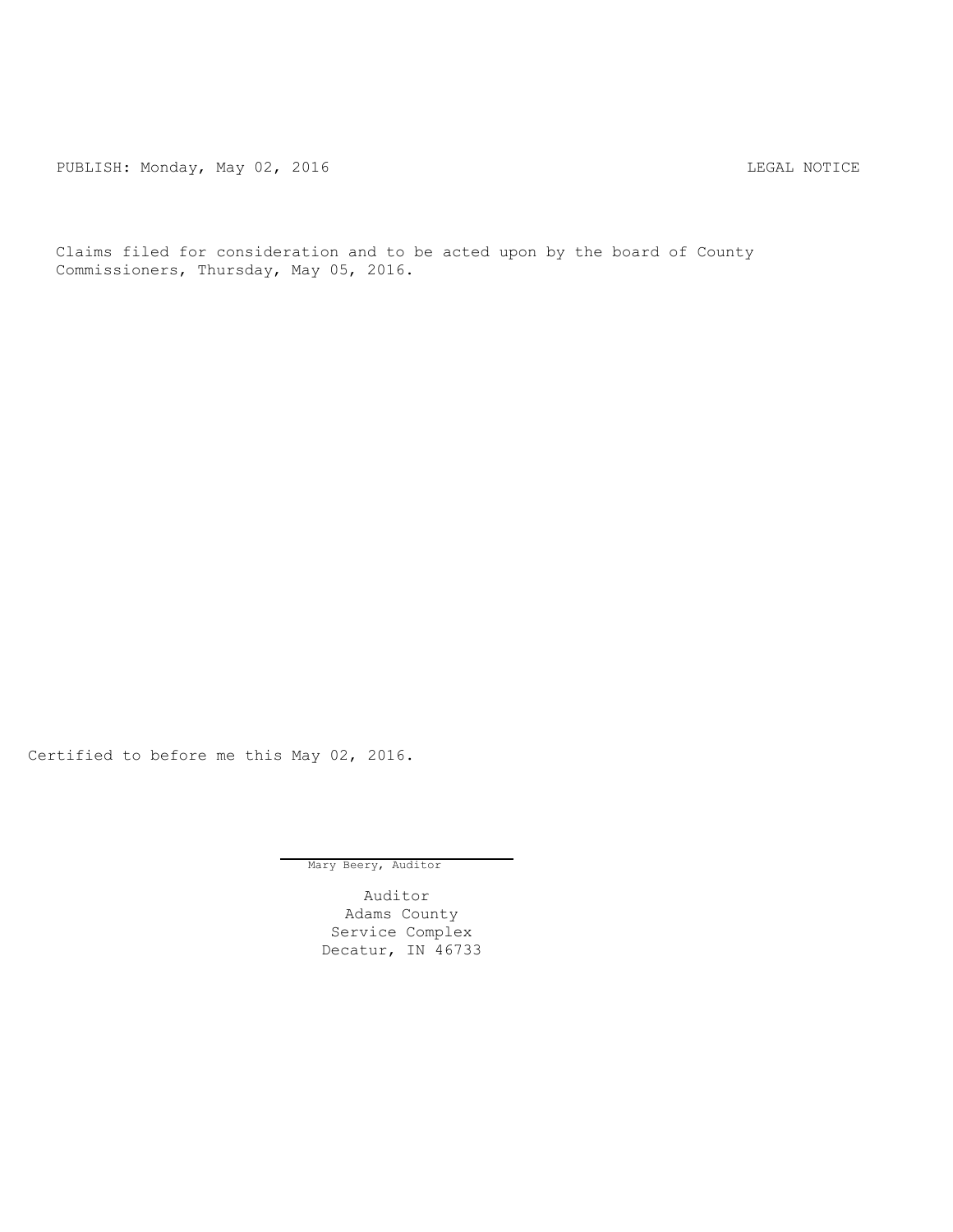

## **Claims Docket for Newspaper Adams County, Indiana**

## For Period: **4/7/2016** to **4/20/2016**

*313 W. Jefferson St. Decatur, IN 46733 (219) 724-2600*

## Date Claims to be Paid: **5/5/2016**

| <b>Vendor</b>                          | <b>Amount</b> | <b>Vendor</b>                                        | <b>Amount</b>       |
|----------------------------------------|---------------|------------------------------------------------------|---------------------|
| Adams County Council On Aging, Inc.    | 2,200.00      | Adams Memorial Hospital                              | 632.59              |
| Indiana Michigan Power                 | 309.29        | <b>Berne Police Department</b>                       | 288.00              |
| Berne Tri-Weekly News                  | 56.00         | Suburban Propane LP                                  | 27.50               |
| Brateman's, Inc.                       | 191.97        | Cintas Location #338                                 | 54.35               |
| City Of Decatur                        | 100.67        | Decatur True Value                                   | 55.88               |
| Complete Printing Service              | 1,796.90      | Decatur Daily Democrat                               | 391.37              |
| <b>Decatur Postmaster</b>              | 394.00        | Decatur Tire Center                                  | 38.50               |
| Douglas L. Bauman                      | 105.00        | Erie Haven                                           | 861.00              |
| Gordon Food Service                    | 2,178.42      | Haywood Printing Company                             | 765.00              |
| I.C.O. Training Fund                   | 8.00          | Indiana State Police                                 | 160.00              |
| Kiess Electric                         | 765.96        | Lehman Feed Mill                                     | 664.95              |
| Mark S. Gresla, MD                     | 480.25        | Monroe Water Department                              | 298.00              |
| Moser Motor Sales, Inc.                | 37.04         | Quill Corporation                                    | 212.87              |
| Rhonda L. McIntosh                     | 522.15        | Roger Thompson                                       | 60.00               |
| Selking International                  | 158.18        | Stone-Street Quarries, Inc.                          | 1,453.39            |
| Thomas Fox                             | 11.32         | Treasurer of Adams County                            | 4,949.78            |
| Tri-State First Aid                    | 20.40         | Underground Pipe & Valve,                            | 336.00              |
| West Payment Center                    | 675.66        | Zwick And Jahn Funeral Home                          | 100.00              |
| Burry, Herman, Miller & Brown, P.C.    | 3,750.00      | CenturyLink                                          | 52.09               |
| Adams County Highway Department        | 1,358.93      | Imi Irving Material, Inc.                            | 5,829.36            |
| Adams County Automotive Supply, Inc.   | 685.31        | Rudd Equipment                                       | 595.31              |
| Paul Norr                              | 157.50        | Jay County REMC                                      | 59.41               |
| Purdue University                      | 106,770.72    | B Secure Alarm Systems, Inc.                         | 3,443.45            |
| Mary Beery                             | 37.49         | Sharp Brothers                                       | 163.83              |
| Don Myers Plumbing                     | 919.94        | Ritter's Flowers And Gift                            | 30.00               |
| Jackson Oil & Solvents, I              | 871.50        | Bob's Locksmith Shop                                 | 226.16              |
| Chad W. Sprunger                       | 962.69        | Zurcher's Best-One Tire & Auto Care, Inc             | 1,059.08            |
| Tom Magnan/Special Needs               | 980.20        | Kristina Nichols                                     | 18.45               |
| Karen Fouts                            | 22.44         | Renee Bradford                                       | 23.64               |
| <b>Expert Transmission</b>             | 182.80        | Harvest Land Co-op                                   | 4,027.69            |
| Wal-Mart                               | 109.79        | Thomas R Krueckeberg                                 | 132.64              |
| Adams County Sheriff's Department      | 303.00        | Michael G. Werling                                   | 655.00              |
| Southeastern Equipment Company Inc     | 248,795.00    | Upper Wabash River Basin Commission                  | 1,000.00            |
| Troyer's Market LLC                    | 851.60        | <b>Uricks Trucking</b>                               | 550.00              |
| Allen County Juvenile Center           | 600.00        | Bi-County Services, Inc                              | 3,276.00            |
| InfoBind Systems, Inc.                 | 76.22         | Deborah A. Schantz                                   | 82.25               |
| Verizon Wireless                       | 586.79        | <b>Stationair's Express</b>                          | 763.64              |
| Karla Marbach                          | 663.00        | Matrix Integration                                   | 2,316.59            |
| Lifeline Youth & Family Services, Inc. | 2,100.00      | Microvote General Corporation                        | 2,800.00            |
| Atlas License Company & Data Services  | 690.00        | FlexPAC                                              | 949.36              |
| Indiana Clerk's Association            | 675.00        | Decatur Ace Hardware                                 | 111.93              |
| O'Reilly Auto Parts                    | 51.43         | Reid E Moser                                         | 1,211.96            |
| Carnall, Andrews & Crell, P.C.         | 70.00         | Corrisoft                                            | 407.50              |
|                                        | 79.90         |                                                      |                     |
| Amy Rumschlag<br>Wayne Steury          | 201.90        | Central Customer Charges<br>3M Electronic Monitoring | 243.27<br>13,433.10 |
| Ebberts Seed and Chemical              |               |                                                      |                     |
|                                        | 2,422.00      | Priority Engineering, LLC<br>Matthew Lose            | 26,075.00           |
| Kent Lehman                            | 60.00         |                                                      | 13.27               |
| <b>Bryant Combine Parts</b>            | 556.44        | Eldon's Engine Repair                                | 450.00              |